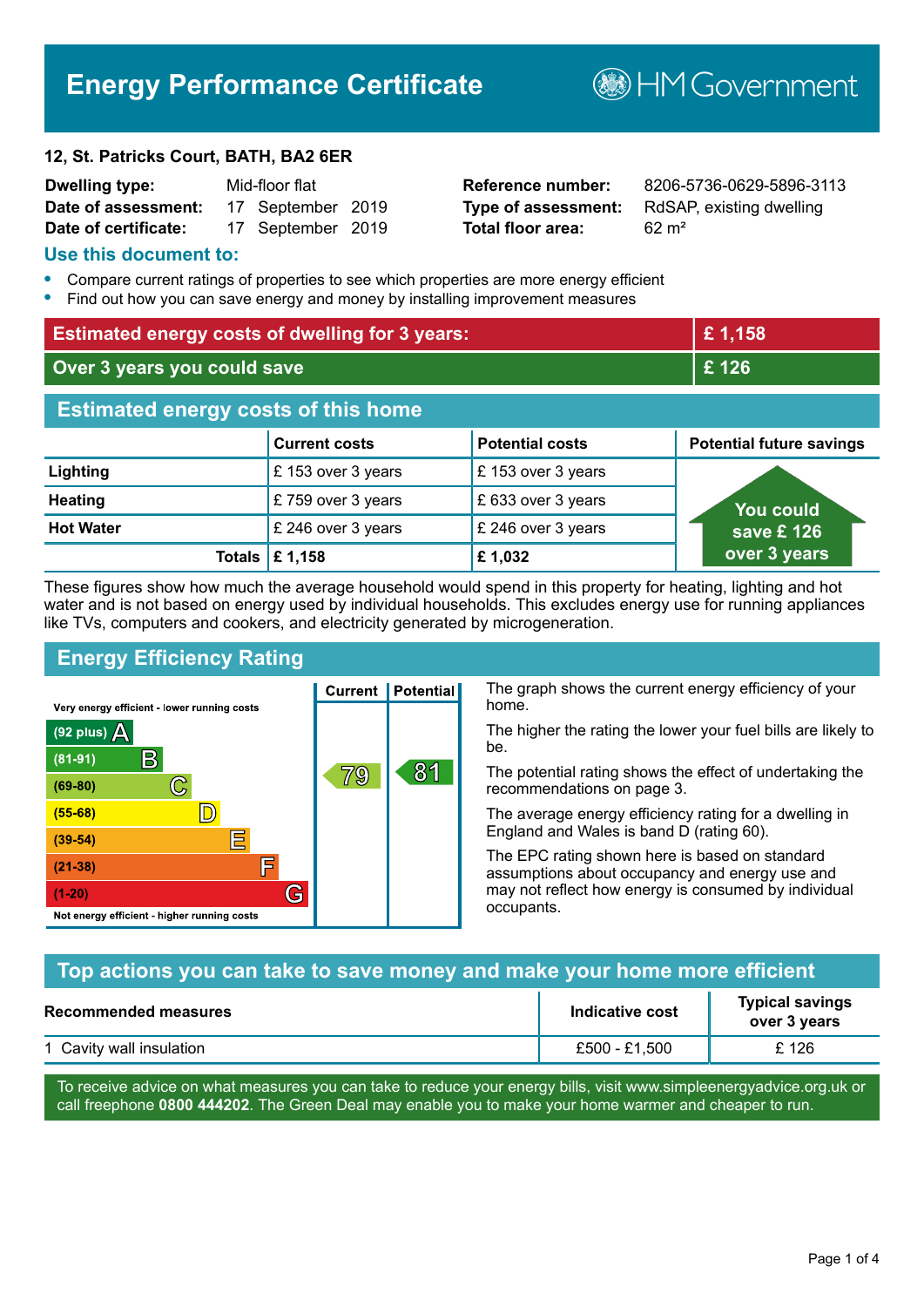**Energy Performance Certificate**

#### **Summary of this home's energy performance related features**

| <b>Element</b>        | <b>Description</b>                                  | <b>Energy Efficiency</b> |
|-----------------------|-----------------------------------------------------|--------------------------|
| Walls                 | Cavity wall, as built, no insulation (assumed)      | ★★☆☆☆                    |
|                       | Cavity wall, as built, partial insulation (assumed) | ★★★☆☆                    |
| Roof                  | (another dwelling above)                            |                          |
| Floor                 | (another dwelling below)                            |                          |
| Windows               | Fully double glazed                                 | ★★★☆☆                    |
| Main heating          | Boiler and radiators, mains gas                     | ★★★★☆                    |
| Main heating controls | Programmer, room thermostat and TRVs                | ★★★★☆                    |
| Secondary heating     | None                                                |                          |
| Hot water             | From main system                                    | ★★★★☆                    |
| Lighting              | Low energy lighting in all fixed outlets            | ★★★★                     |

Current primary energy use per square metre of floor area: 131 kWh/m² per year

The assessment does not take into consideration the physical condition of any element. 'Assumed' means that the insulation could not be inspected and an assumption has been made in the methodology based on age and type of construction.

See addendum on the last page relating to items in the table above.

#### **Low and zero carbon energy sources**

Low and zero carbon energy sources are sources of energy that release either very little or no carbon dioxide into the atmosphere when they are used. Installing these sources may help reduce energy bills as well as cutting carbon. There are none provided for this home.

# **Your home's heat demand**

For most homes, the vast majority of energy costs derive from heating the home. Where applicable, this table shows the energy that could be saved in this property by insulating the loft and walls, based on typical energy use (shown within brackets as it is a reduction in energy use).

| <b>Heat demand</b>           | <b>Existing dwelling</b> | Impact of loft<br>insulation | Impact of cavity<br>wall insulation | Impact of solid<br>wall insulation |
|------------------------------|--------------------------|------------------------------|-------------------------------------|------------------------------------|
| Space heating (kWh per year) | 3.114                    | N/A                          | (958)                               | N/A                                |
| Water heating (kWh per year) | 1.830                    |                              |                                     |                                    |

You could receive Renewable Heat Incentive (RHI) payments and help reduce carbon emissions by replacing your existing heating system with one that generates renewable heat, subject to meeting minimum energy efficiency requirements. The estimated energy required for space and water heating will form the basis of the payments. For more information, search for the domestic RHI on the www.gov.uk website.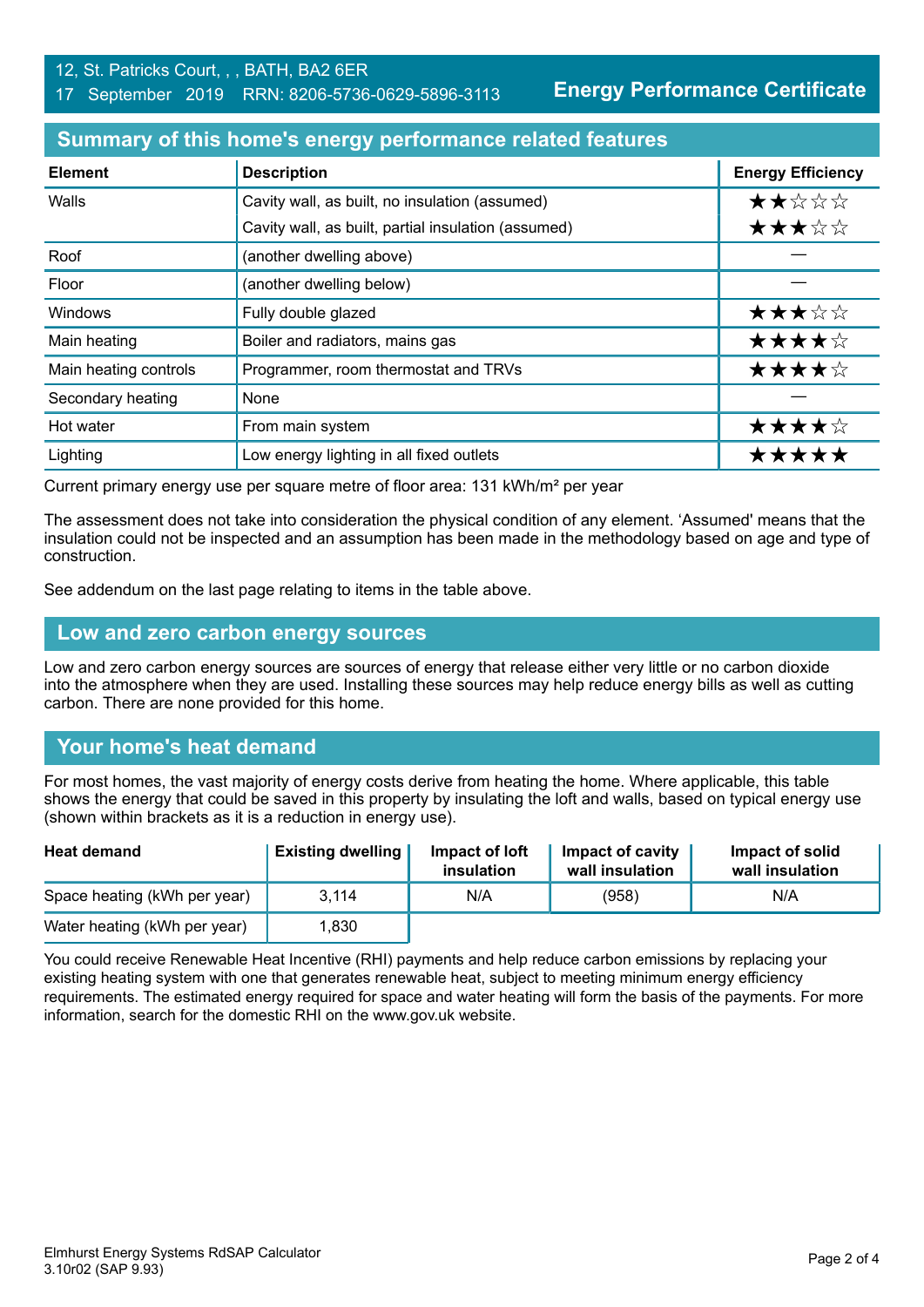#### 12, St. Patricks Court, , , BATH, BA2 6ER 17 September 2019 RRN: 8206-5736-0629-5896-3113

#### **Recommendations**

The measures below will improve the energy performance of your dwelling. The performance ratings after improvements listed below are cumulative; that is, they assume the improvements have been installed in the order that they appear in the table. To receive advice on what measures you can take to reduce your energy bills, visit www.simpleenergyadvice.org.uk or call freephone 0800 444202. Before installing measures, you should make sure you have secured the appropriate permissions, where necessary. Such permissions might include permission from your landlord (if you are a tenant) or approval under Building Regulations for certain types of work.

| Recommended measures   | Indicative cost | <b>Typical savings</b><br>per year | <b>Rating after</b><br>improvement |
|------------------------|-----------------|------------------------------------|------------------------------------|
| Cavity wall insulation | £500 - £1,500   | £42                                | <b>B81</b>                         |

#### **Alternative measures**

There are alternative measures below which you could also consider for your home.

**•** External insulation with cavity wall insulation

#### **Financial Support and the Green Deal**

Green Deal Finance allows you to pay for some of the cost of your improvements in instalments under a Green Deal Plan (note that this is a credit agreement, but with instalments being added to the electricity bill for the property). The availability of a Green Deal Plan will depend upon your financial circumstances. There is a limit to how much Green Deal Finance can be used, which is determined by how much energy the improvements are estimated to **save** for a 'typical household'.

You may also be able to obtain support towards repairs or replacements of heating systems and/or basic insulation measures under the ECO scheme, provided that you are in receipt of qualifying benefits or tax credits. To learn more about this scheme and the rules about eligibility, visit www.simpleenergyadvice.org.uk or call freephone **0800 444202** for England and Wales.